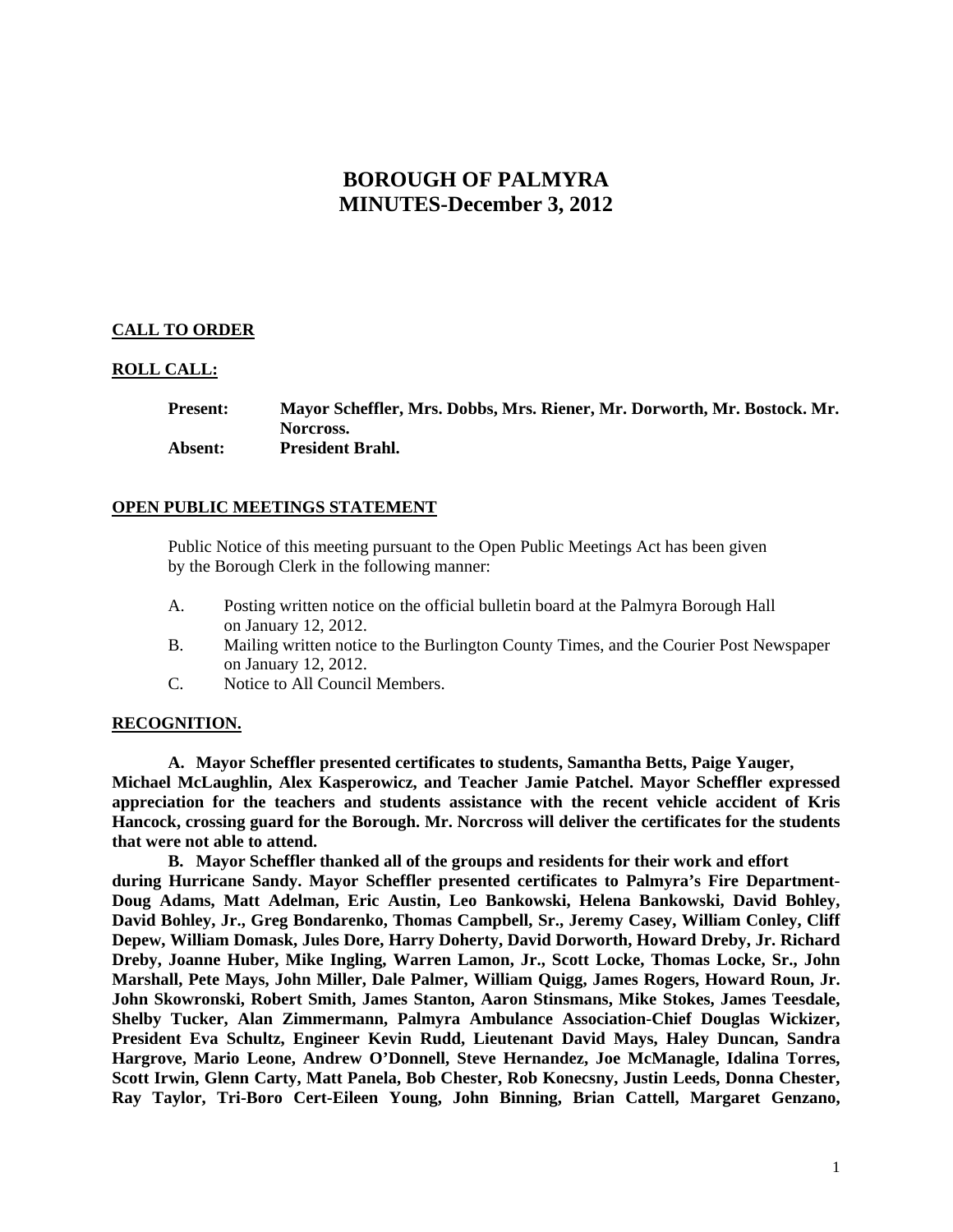**Josephine Grimes, Diana Horan, Jim May, Howard Parry, Sheila Reynolds, Danny Silberstein, MaryLou Szeman, Lisa Threston, Joseph Threston, Cindi Vee, Leigh West, Brian Horan, Matthew West, Emily Barth, Sandy McLaughlin, Diane Weiss, Carol Foell, Michelle Polk, Larry Johnson, Bettina Meredith, Virginia Ford, Gary Ford, Luis Morales, Anne Norton, Paula Horton, Lisa Walko, Elizabeth Walko, Police Department- Chief Scott Pearlman, Lt. Megan Campbell, 1st Sgt. Joseph Osinski, Sgt. Timothy Leusner, Ptlm. Stephen Covelski, Ptlm. Alex Alven, Ptlm. Scott Snow, Ptlm. Omar Kendall, Ptlm. Jennifer Fratto, Ptlm. Dominick Fabrizio, Det. Brian Johnson, OEM-Mayor Karen Scheffler, Richard Dreby, Scott Reed, Howard Norcross, Tracy Kilmer, John Skowronski, Al Zimmerman, Chuck Young, Howard Dreby, Ron Lindemuth, Dough Wickizer, David Dorworth, John Miller, Thomas O'Donnell, Howard Roun, Tom Ryan, Linda Lewis, Eileen Young, John Gural, Chief Pearlman, Public Works-Thomas Ryan, Raymond Tubic, Greg Benson, David Austin, Mark Rex, Mark Allen, Anthony Wright, Borough Hall-Linda Lewis, Marie Nagle, Mindie Wiener. Mayor Scheffler and Borough Council thanked everyone for going above and beyond.** 

#### **COORESPONDENCE.**

**A. Mayor Scheffler announced that Reorganization of Borough will be held on January 7 at 7pm in the Community Center.** 

#### **PROFESSIONAL UPDATES.**

**A. Environmental Resolutions-William Kirchner gave council an update on the generator bidding for the fire department. Mr. Kirchner recommended not rebidding till late winter due to the increase of the prices. Mr. Kirchner explained that because of Hurricane Sandy the price for generators and the installation of the generators has risen and that he is expecting the price to return to normal later in 2013. Mr. Dreby, fire department thanked council for their support of the fire department and that they can wait till the spring for the generator. If a needs arises the fire department can rent one. Mr. Norcross informed council and the fire department that the Burlington County Bridge Commission has two generators on wheels and that they may be willing to let the fire department use. Mr. Kirchner informed council that the bids are going out for maintenance and cleaning of the sewer plant at the end of the year. HVAC-Mr. Kirchner gave an update on the repairs at borough hall and that things are moving along. The temporary heat has been installed and the boiler is being removed. Sewer billing- there is a meeting later in the week to review the flow-rate discussion for the sewer billing to be switched to usage part of the year. Mr. Kirchner recommend that if council decides to go with the changes for the flow rate that a newsletter should be sent out explaining the benefits of the change. Police Shed-the police shed is almost finished with just a few minor details, the electric is still waiting to be installed. Parry Avenue-the bids will go out later winter for the grant work on Parry Avenue and should be started early summer. Mr. Kirchner thanked council for the opportunity of working for the Borough this year and that he has enjoyed all of the projects.** 

**B. Ethel B. Hardy Park-Mr. Gural reported that the park is almost completed and should be completed within the next ten days. The fencing has either been removed or repaired with the additional grant funds that were available. Ms. Dobbs discussed that things are moving along and that the park is in excellent shape with the additional work.** 

**C. JIF update and renewals. Mr. Gural reviewed the various options that council will be able to decide on for the upcoming renewal of the insurance. There will be different premium options available. Mr. Monoghan explained that there will be a small increase this year in the premiums and that Palmyra is going well with fewer claims and less workers compensation. There will be a resolution for council's approval under the consent agenda to adopt the tort claim form**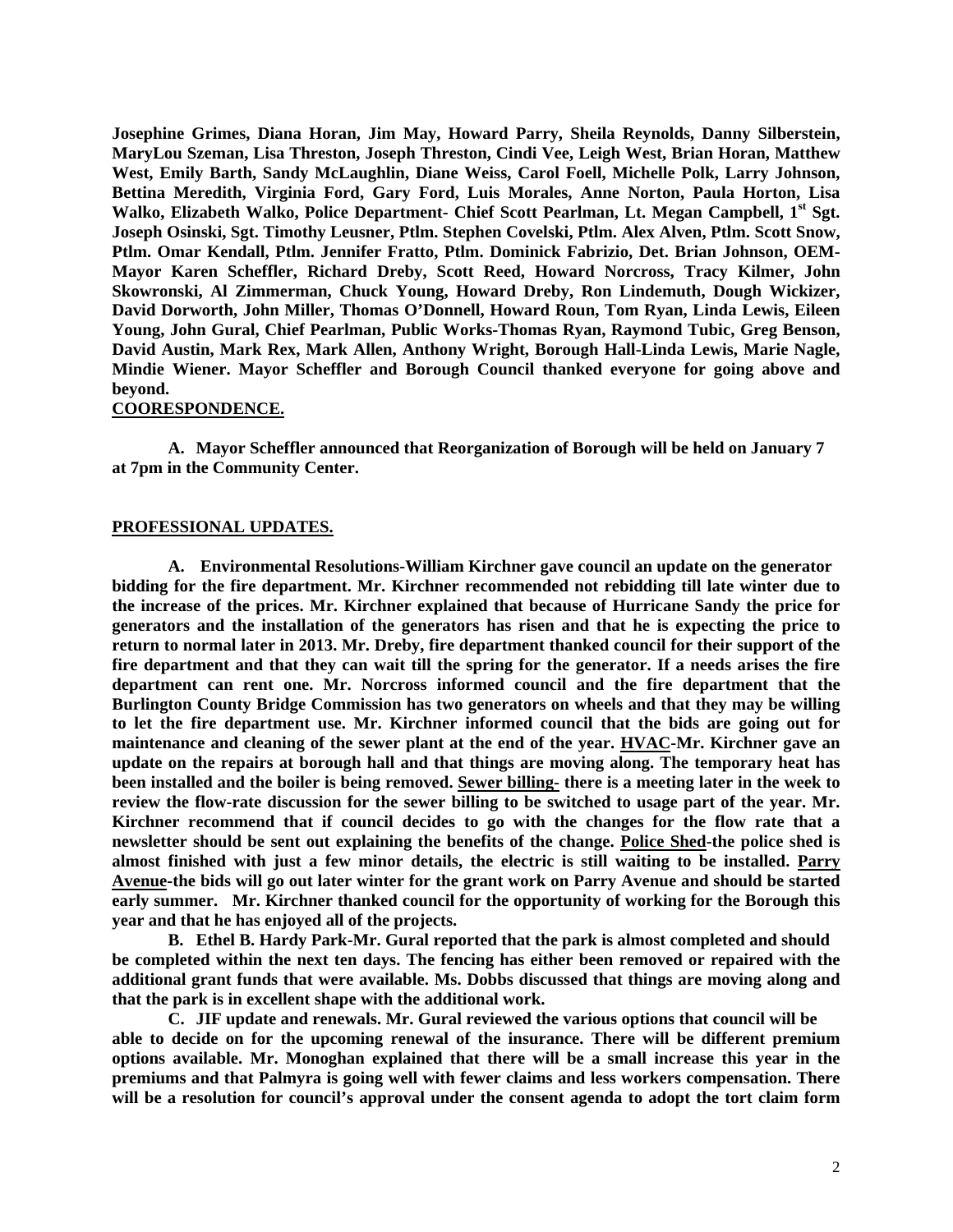**for the 2013 year. The claim form provides more information that is needed for the claim adjusters to work with.** 

**APPROVAL OF MINUTES. Mr. Norcross made a motion to approve the minutes from November 5 and November 13, 2012, Mr. Bostock second the motion. All members present voted in favor of the motion.** 

### **ORDINANCE ON SECOND READING.**

**A. Ordinance 2012-27, An Ordinance Of The Borough Of Palmyra Repealing Ordinance 2010-26 Creating A Special Improvement District For The Borough Of Palmyra. Council took no further action on this ordinance. This ordinance was not adopted for the 2012 year.** 

**B. Ordinance 2012-39, An Ordinance Amending Section 304(f) Of The Land Development Code Of The Borough Of Palmyra. (accessory buildings). Mr. Rosenberg inquired if any official documentation had been received from the Land Use Board for comments or approval of the ordinance. Mrs. Sheipe replied that she did not receive any official information on the ordinance from the Land Use Board. Mrs. Riener and Mr. Gural discussed that the Land Use Board at their last meeting had agreed to the ordinance and was supposed to send the approval forward. Mr. Norcross opened the ordinance for the public hearing, Mrs. Riener second the motion. All members present voted in favor of the motion. No one from the public wishing to be heard, Ms. Dobbs made a motion to close the public portion, Mr. Dorworth second the motion. All members present voted in favor of the motion. Mr. Rosenberg recommend that council hold the ordinance till approval from the Land Use Board is received.** 

**C. Ordinance 2012-40, An Ordinance Establishing A Juvenile Curfew In Chapter 98 Of The Borough Of Palmyra Code (Curfew). Ms. Dobbs made a motion to open the ordinance for a public hearing, Mr. Norcross second the motion. All members present voted in favor of the motion. Resident-inquired as to the hours of the ordinance. Chief Pearlman replied that the ordinance states that under the age of 18 needs to be off the streets before 10pm and 9pm on Halloween and Mischief.** 

**No one else from the public wishing to be heard, Mr. Dorworth made a motion to close the public portion, Mr. Norcross second the motion. All members present voted in favor of the motion. Ms. Dobbs made a motion to adopt the ordinance, Mr. Norcross second the motion. At the call of the roll, the vote was:** 

 **AYES: Ms. Dobbs, Mrs. Riener, Mr. Dorworth, Mr. Bostock, Mr. Norcross.** 

 **NAYES: None. The ordinance was adopted on second and final reading and will take effect after publication according to law.** 

**D. Ordinance 2012-41, Ordinance Rescinding Parking On Jefferson Street. Ms. Dobbs made a motion to open the ordinance for a public hearing, Mr. Bostock second the motion. All members present voted in favor of the motion. No one wishing to be heard, Mrs. Riener made a motion to close the public portion, Mr. Dorworth second the motion. All members present voted in favor of the motion. Ms. Dobbs made a motion to adopt the ordinance, Mr. Dorworth second the motion. At the call of the roll, the vote was:** 

**AYES: Ms. Dobbs, Mrs. Riener, Mr. Dorworth, Mr. Bostock.** 

 **NAYES: Mr. Norcross. The ordinance was adopted on second and final reading and will take effect after publication according to law.** 

**E. Ordinance 2012-42, Ordinance Of The Borough Of Palmyra, In The County Of** 

**Burlington, State of New Jersey Appropriating \$8,500. For The Acquisition Of Computer Hardware/Software And Installation Services For Community Center. Mr. Norcross made a motion to open the public hearing, Mr. Bostock second the motion. All members present voted in favor of the motion. No one from the public wishing to be heard, Mr. Norcross made a motion to**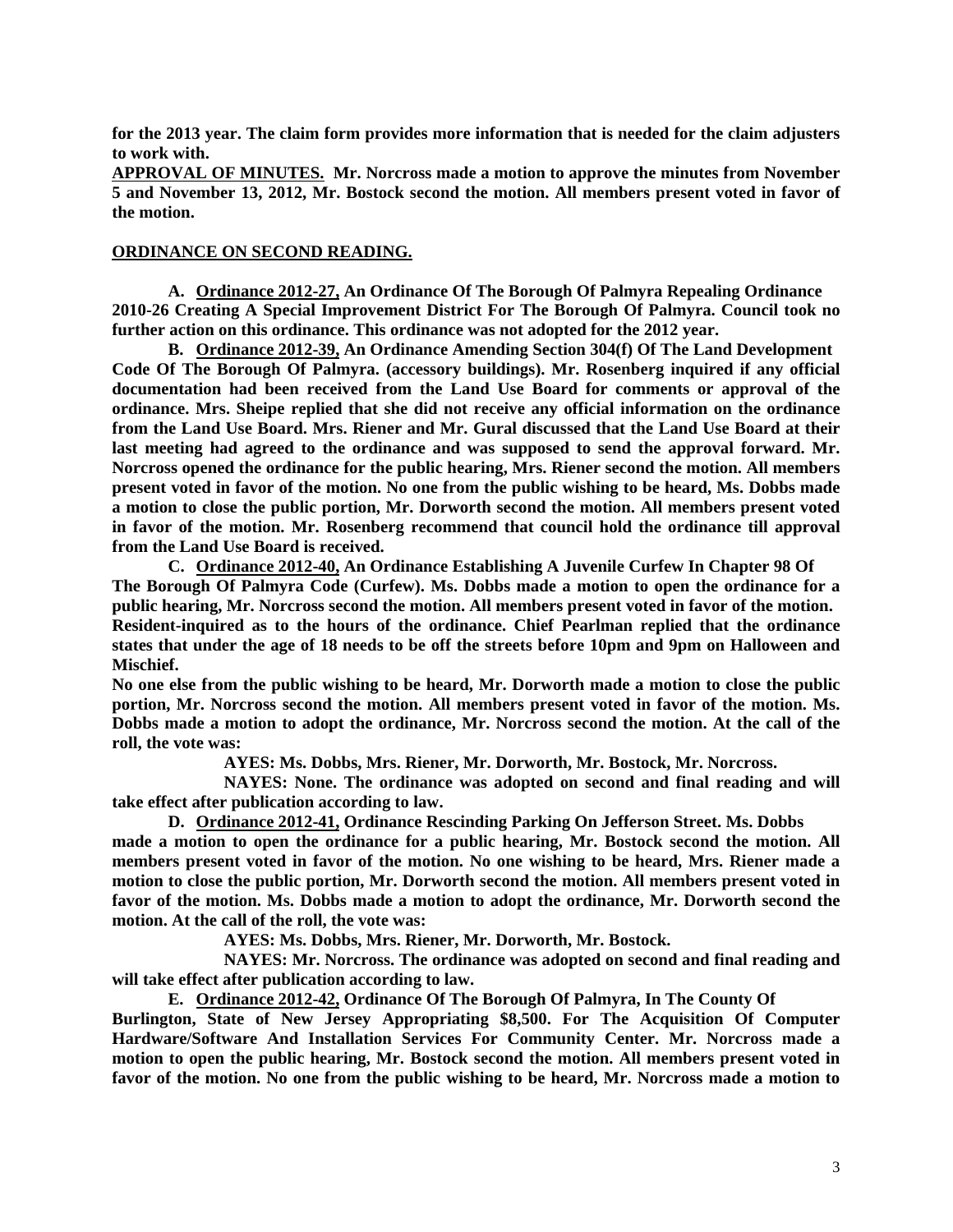**close the public portion, Mr. Bostock second the motion. Mr. Norcross made a motion to adopt the ordinance on second reading, Mr. Bostock second the motion. At the call of the roll, the vote was:** 

**AYES: Ms. Dobbs, Mrs. Riener, Mr. Dorworth, Mr. Bostock, Mr. Norcross.** 

 **NAYES: None. The ordinance was adopted on second and final reading and will take effect after publication according to law.** 

**RESOLUTIONS. Consent Agenda- Items A-E will be enacted as a single motion, if any resolution needs additional discussion it will be removed from the consent agenda and voted on separately. Mayor Scheffler read the titles into the record. Mr. Dorworth made a motion to approve the consent agenda, Mr. Bostock second the motion. At the call of the roll, the vote was:** 

> **AYES: Ms. Dobbs, Mrs. Riener, Mr. Dorworth, Mr. Bostock, Mr. Norcross. NAYES: None.**

**A. Resolution 2012-240, Resolution Adopting A Form Required To Be Used For The Filing Of Notices of Tort Claim Against The Borough Of Palmyra In Accordance With The Provisions Of The New Jersey Tort Claims Act. N.J.S.A. 59:8-6.** 

**B. Resolution 2012-241, Resolution Amending Resolution 2012-86 Awarding Professional Services To TrashPro For Consulting Services. (increase of \$1500.)** 

**C. Resolution 2012-242, Resolution Placing A Property Maintenance Lien On 401 Jefferson Avenue.** 

**D. Resolution 2012-243, Resolution Requesting Approval Of Items Of Revenue And Appropriation N.J.S.A. 40A: 4-87 (Chapter 159, Body Armor).** 

**E. Resolution 2012-244, Resolution Authorizing Approval Of Payment Of Bills For November and December, 2012.** 

#### **DISCUSSION ITEMS.**

**1. Board of Health-Mayor Scheffler discussed that it has become increasing difficult over the years to find volunteers wishing to serve on the board. Mrs. McCleary has sent in her resignation as of December 31, 2012. Mayor Scheffler explained that there has been discussion about having the borough council serve as the board of health and appointing an employee to be the health coordinator. Mr. Gural informed council that law provides for a township to have the council appointed as the board of health, but there is no provisions for the boroughs. Mr. Rosenberg discussed that the law states that boroughs have to maintain a separate board of health. Mrs. Riener discussed that the law is outdated and that she is looking at the financial perspective of the change also. Mayor Scheffler recognized Ms. Veitenheimer, Chairman of the Board of Health. Ms. Veitenheimer informed council that the board holds monthly meetings and has done a lot of research for the borough. She has served on the board of health for 20 years and handles the rabies clinic every year. Ms. Veitenheimer explained that the rabies clinic takes preparation ahead of time and about 6 people to work that day. Ms. Dobbs inquired if the board could meet in the daytime so that perhaps the senior citizen in the borough would be willing to volunteer. Ms. Veitenheimer explained that she is currently available during the day but is looking for full time work and that seniors are not the answer to the board's problems. Mr. Rosenberg inquired if council would like him to contact the Burlington County Board of Health to review the issue with them. Mayor Scheffler explained that the rabies clinic is important to the borough and that she is not attempting to remove residents from the board of health, but if no one volunteers to be on the board, there is not a quorum and a meeting cannot be held. Mr. Rosenberg will report back to council his discussion with the county board of health next meeting.**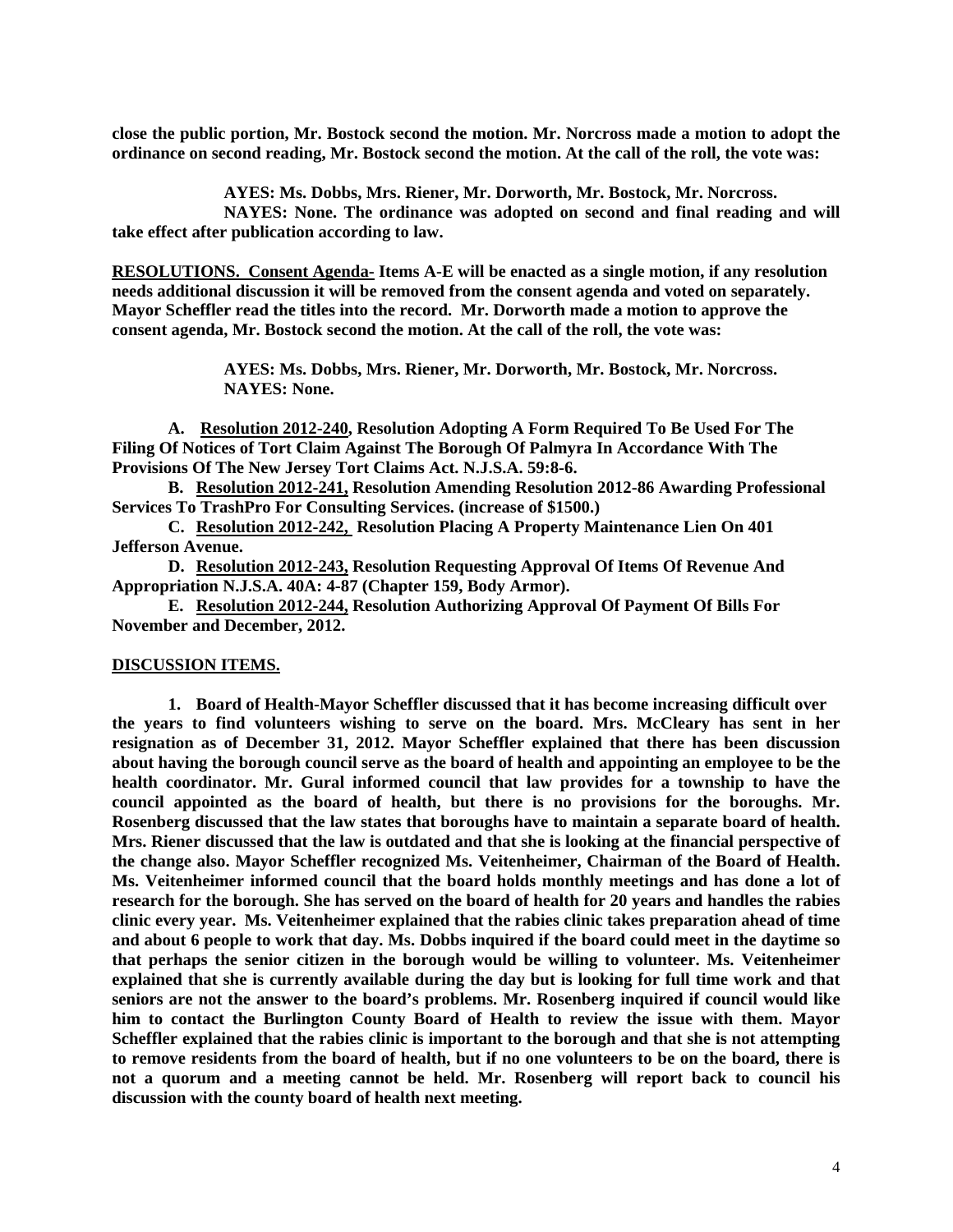**2. Judge's appointment for 2013. Mayor Scheffler discussed that since the Judge is retiring at the end of the year, interviews will be conducted for a replacement. Mr. Rosenberg informed council that he had spoken with Judge Bookbinder and that is inappropriate to have a request for proposal for a Judge position. Mr. Gural explained that he has been in contact with David Young of the AOC and that Mr. Young has forward him the criteria on appointing a new judge.** 

**3. Ordinance 2012-37- An Ordinance Amending Chapter 230 Of The Code Of The Borough Of Palmyra (yard waste, construction debris). Mayor Scheffler explained that after several conversation concerning seniors and disable residents, council will take a look at some revisions of this ordinance in 2013.** 

- **4. Personal service contracts. This discussion was tabled until the next meeting.**
- **5. Dedication of paper street (Broad Street) to Kerbeck. Hold for the next meeting.**
- **6. Global Connect. Chief Pearlman informed council that the borough could have their**

**own access to a global connect so that they can have messages sent to the residents from the Mayor or police department without involving the county process. The cost would be estimated at about \$1,104.60 for approximately 3,156 household that have landlines or have registered there cellphones with global connect. Chief Pearlman distributed information on the pricing and the service to council members. Mr. Norcross inquired if the school would be able to use the borough's account as well? Mr. Gural replied that due to the account set up the school would have to apply for their own account and that they are set up through the county for school alerts. Chief Pearlman explained that any residents has the option of not receiving the phone alerts. Mayor Scheffler discussed that it is a reasonable price and that it will allow the borough to keep the resident informed.** 

**Revalution-, Mayor Scheffler announced that letters will be going out to all the residents informing them of their new assessment and an estimate of what their taxes will be. The revalue company will be scheduling meetings by appointments with residents that wish to review the new assessment with them before it is finalized for 2013.** 

**Tree lighting- Mayor Scheffler announced that the tree lighting and the approval of Santa will be on December 7th at 7pm starting with the firetruck and Santa touring the borough. Santa will be greeting the children at the community center immediately following the tree lighting at the band shell.** 

**PUBLIC COMMENTS. Mr. Norcross made a motion to open the meeting to the public, Mr. Bostock second the motion. All members present voted in favor of the motion.** 

**Resident informed council that the program Wreaths Across America was being held on December 15 at the Beverly National Cemetery and that the Warrior Watch Motorcycle club was going to go around to the War Memorials in the area before and after the ceremony. They plan to be at the Palmyra War Memorial at 9am and then proceed to Riverside and Delanco before Beverly National Cemetery and afterwards make a stop at the Cinnaminson War Memorial. Resident informed council that he has received more names for the Memorial.** 

**Ms. Veitenheimer-Rowland discussed that a person besides a fully disabled person may not be able to rake their leaves and that they should not have to pay a contractor to take them away. Ms. Veitenheimer inquired if she hires a student to rake her leaves can they be placed out front. Mayor Scheffler explained that the ordinance is for professional contractors and landscaper.** 

**No one else from the public wishing to be heard, Mr. Norcross made a motion to close the public portion, Mr. Dorworth second the motion. All members present voted in favor of the motion.** 

**CLOSED SESSION. Resolution No. 2012-245, Resolution Excluding The Public From Certain Meetings Pursuant To Section 8 Of The Open Public Meeting Act C. 231 P.L. 1975. (Litigation and contracts). Mr. Norcross made a motion to approve the resolution, Mr. Bostock second the motion. At the call of the roll, the vote was:**